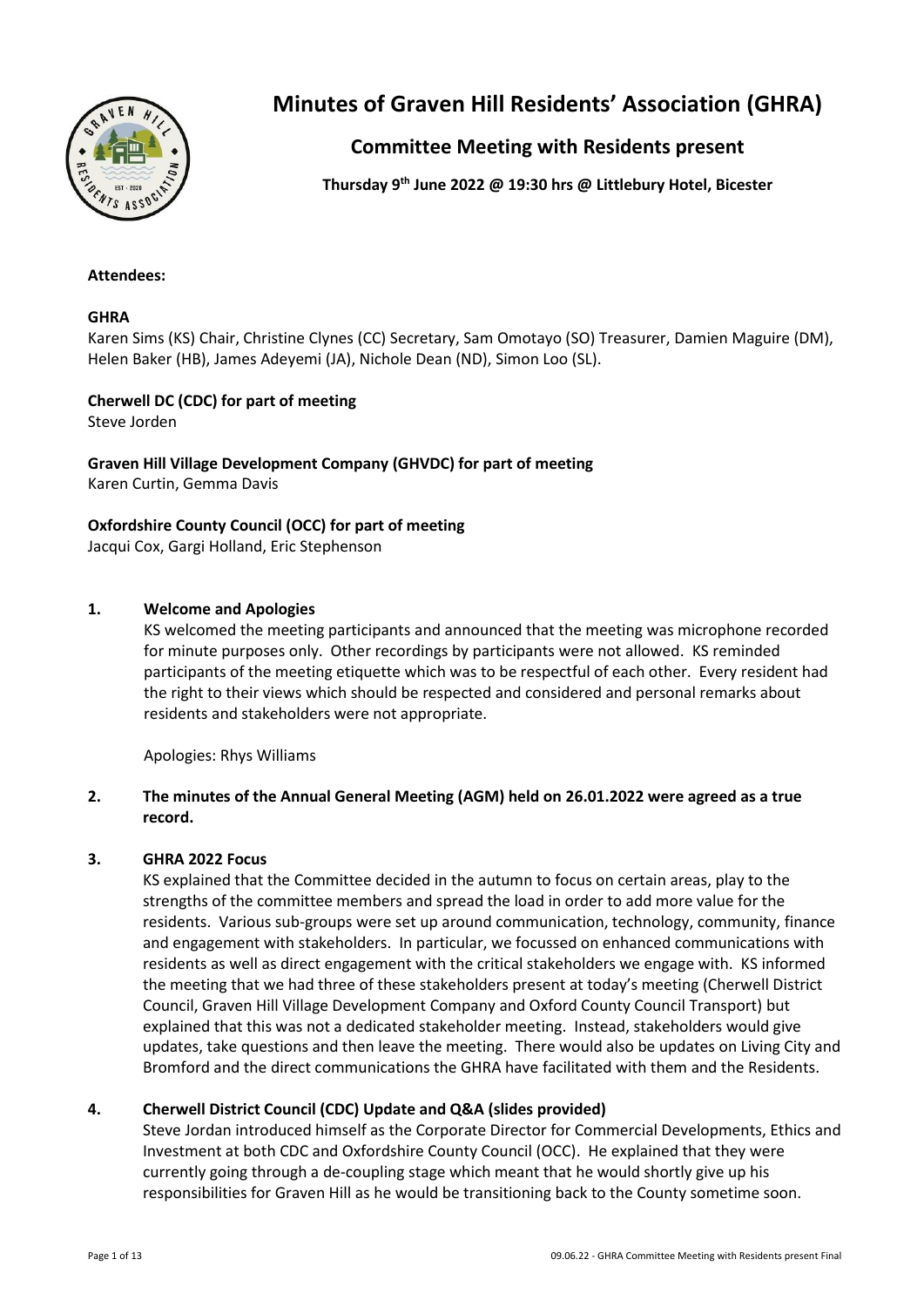He explained that he wanted to cover some of the questions in the introduction that residents had submitted in advance. He said that he was aware that there were some concerns amongst the residents, particular surrounding governance, which he wanted to address as best he could.

Steve Jordan set out the CDC shareholder objectives as follows:

- Promote self & custom build & deliver a disruptive product: Steve Jordan explained that the Graven Hill project started around October 2012 when CDC wanted to look at the housing market and how they could improve and influence it. CDC realised that there was a strong need for house building and CDC applied to Government for grant funding to enable them to buy the GH site from the MOD. A full business plan was published in March 2014 with the aim to promote custom and self-build and to become a market disrupter and do something different. He felt that GH is achieving that objective.
- CDC also had to deliver revenue and maximise return on investment to be able to repay the loan for the land. However, CDC was taking less of a return on investment than a traditional developer would take in recognition that they wanted to disrupt the market and achieve something different.
- Freeing up public land for housing: Graven Hill had become CDC's largest housing development and was contributing to economic growth by bringing people and external investment into the area.
- Another objective was to look at the wider commercial opportunities, particularly surrounding the employment land, opening retail units, the school and a pub. This was all part of Graven Hill and how CDC could add social value into its developments.

Steve Jordan stated that the above objectives were under review because the market had significantly changed and Covid also had an impact. It was therefore right and proper that CDC reviewed its objectives. Steve Jordan informed residents that a strategic review of GHVDC had taken place on the  $31^{st}$  March and a further meeting was scheduled for June/July to ensure that GHVDC remained on track to deliver what CDC wanted to achieve.

In terms of Governance, Steve Jordan explained that GHVDC was a publicly owned company. CDC was the sole shareholder and there was a requirement around increased scrutiny because GHVDC was Council owned and because of the planning process. Steve Jordan explained that his role did not include planning.

Steve Jordan said that it was important that CDC had a funding agreement with GHVDC which sets out what GHVDC was expected to do with the money it had received from CDC and how that money was returned to CDC to help fund front line services. Other governance aspects were:

- A shareholder committee which consists of three elected members. Cllr Barry Wood is the Chair of this committee and Steve Jordan explained that he worked closely with Cllr Wood to provide professional advice, hold GHVDC accountable for their performance and the information they provided to CDC, making sure that CDC was clear what was happening, the direction of travel and how GHVDC was delivering against their business plan.
- A Shareholder Liaison Group consisting of the Corporate Leadership Team (CLT), a Section 151 Officer who was a qualified accountant who had oversight of the finances and publishes an annual report to ensure that CDC conducts its business properly and is financially viable. The Monitoring Officer, who is CDC's chief legal officer, was also part of the Shareholder Liaison Group and monitored CDC's decisions and governance arrangements to ensure that decisions taken were legal.
- Regular and robust reporting to the Shareholder Committee and the Shareholder Liaison Group was generally through;
	- o The annual accounts.
	- o Funding agreement with covenants in place setting out what was required.
	- o Annual business plan which goes through a decision making and approval process.
	- o Externally and internally Audited Financial Statements.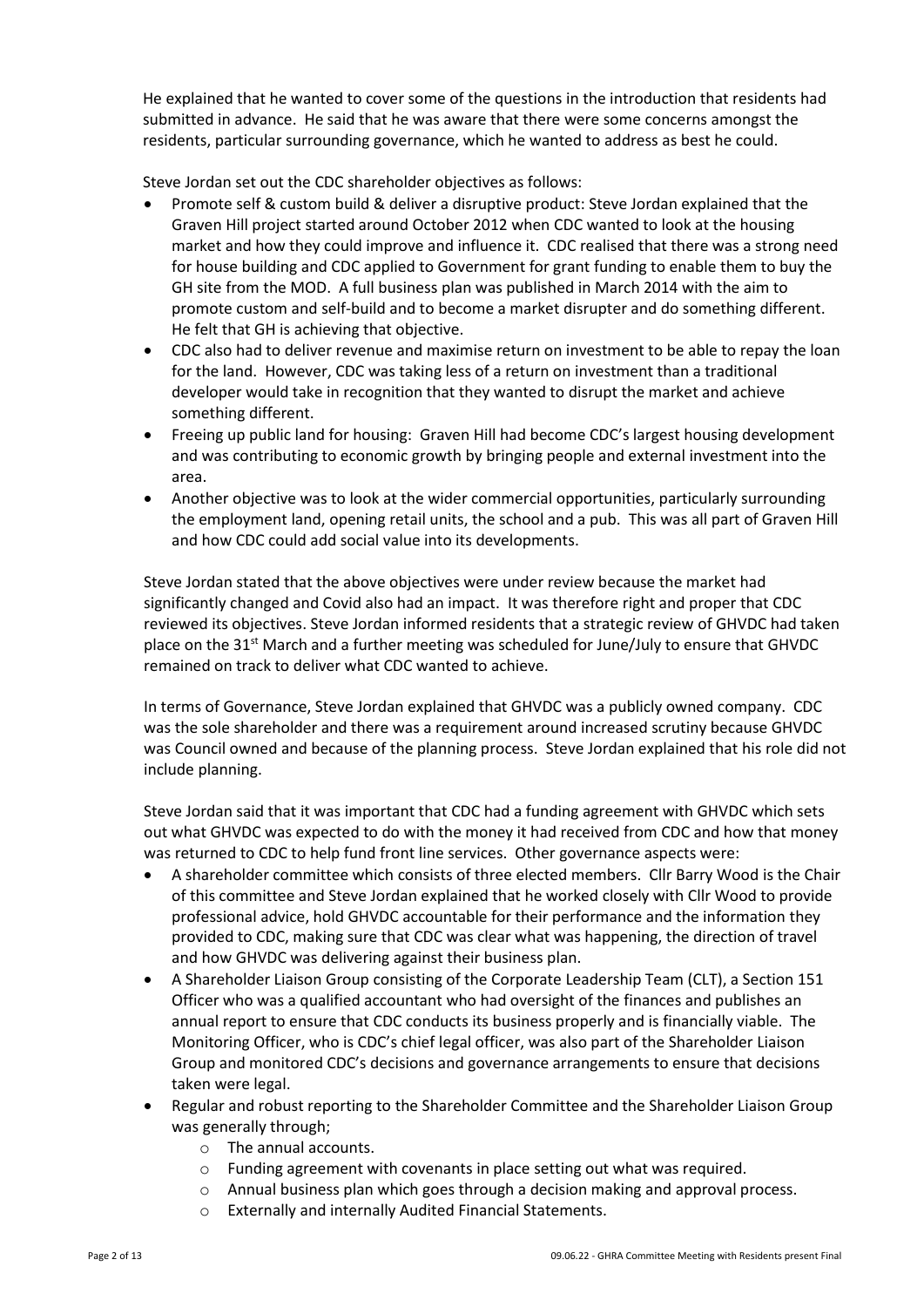- o Strategic review which looks at risks and lessons learned.
- o Approval of development plans through the highly regulated planning process.

Steve Jordan said that the GHVDC Board and Leadership Team was delivering in line with objectives set and approved business plans.

Picking up on some of the questions, Steve Jordan said that there were questions around the objectives which were very clear and there was going to be a review of the objectives to see if they were still the ones that members wanted to go by or tweak them.

There was also a question about the Shareholder Committee only focusing on profit. Steve Jordan said that this was not the case. CDC look at build rates and quality as well as GHVDC meeting objectives. GHVDC need to make a profit in order to make a return on investment on public money spent on the development.

There was also a question around the leadership of GHVDC not having managed to deliver self and custom build. Steve Jordan said that he disagreed. He accepted that this may not be what residents had envisaged, but GHVDC was still the market leader in the county. Steve Jordan felt that self-build had proved more challenging than what was envisaged several years ago. Custom build seems to be going well. GHVDC had struggled to find local suppliers who could deliver at scale, but that had been problematic and meant that GHVDC needed to look further afield. From CDC's point of view, they can see self and custom build going ahead, albeit a lot slower than anticipated.

Finally, Steve Jordan talked about the "disrupting the market" concept by delivering something different. He said that GHVDC had been very effective in disrupting the market, although there needed to be flexibility as market conditions change over the years. CDC was currently seeing those changes with supply chain problems and inflation higher than it was ever before. Grand Designs had raised the profile of Graven Hill nationally and CDC was frequently approached by other Councils to find out how to deliver a project like Graven Hill. Steve Jordan feels that there was no great secret, what was important was perhaps a willingness to be brave and take some higher risks, having strong governance and clear priorities to deliver against.

### **5. Graven Hill Village Development Company (GHVDC) update and Q&A (slides provided)**

Karen Curtin explained that the purpose of the session was to provide a quick whistle stop tour of what the key changes had been since January and also to pick up some of the questions that had been pre-submitted. She informed the meeting that some pre-submitted questions had already been answered in the recent newsletter. She asked for a show of hands to determine what type of homes the residents present at the meeting had bought and it transpired that the majority of the residents present were self-builders.

The first question Karen Curtin wanted to address was what had happened since the meeting in January. The February newsletter contained a detailed overview of what GHVDC would do to improve engagement with the residents and it also picked up some of the key areas. Some of the key things GHVDC were asked to look at was resident engagement (making sure that GHVDC were available to residents), also looking at how Bromford, Seven Invest, and Living City tied into the engagement strategy. As Karen Sims had already mentioned, there had been some engagement.

Karen Curtin further stated that GHVDC had given a commitment in the newsletter to give updates on any queries that came up. The February newsletter focused on the self-build market, why the design is what it is, looking at some of the challenges GHVDC had had, picking up on the Masterplan changes to relocate some community facilities. As a result of this, there had been a meeting on the Community Centre and GHVDC had also had a number of other engagements with residents.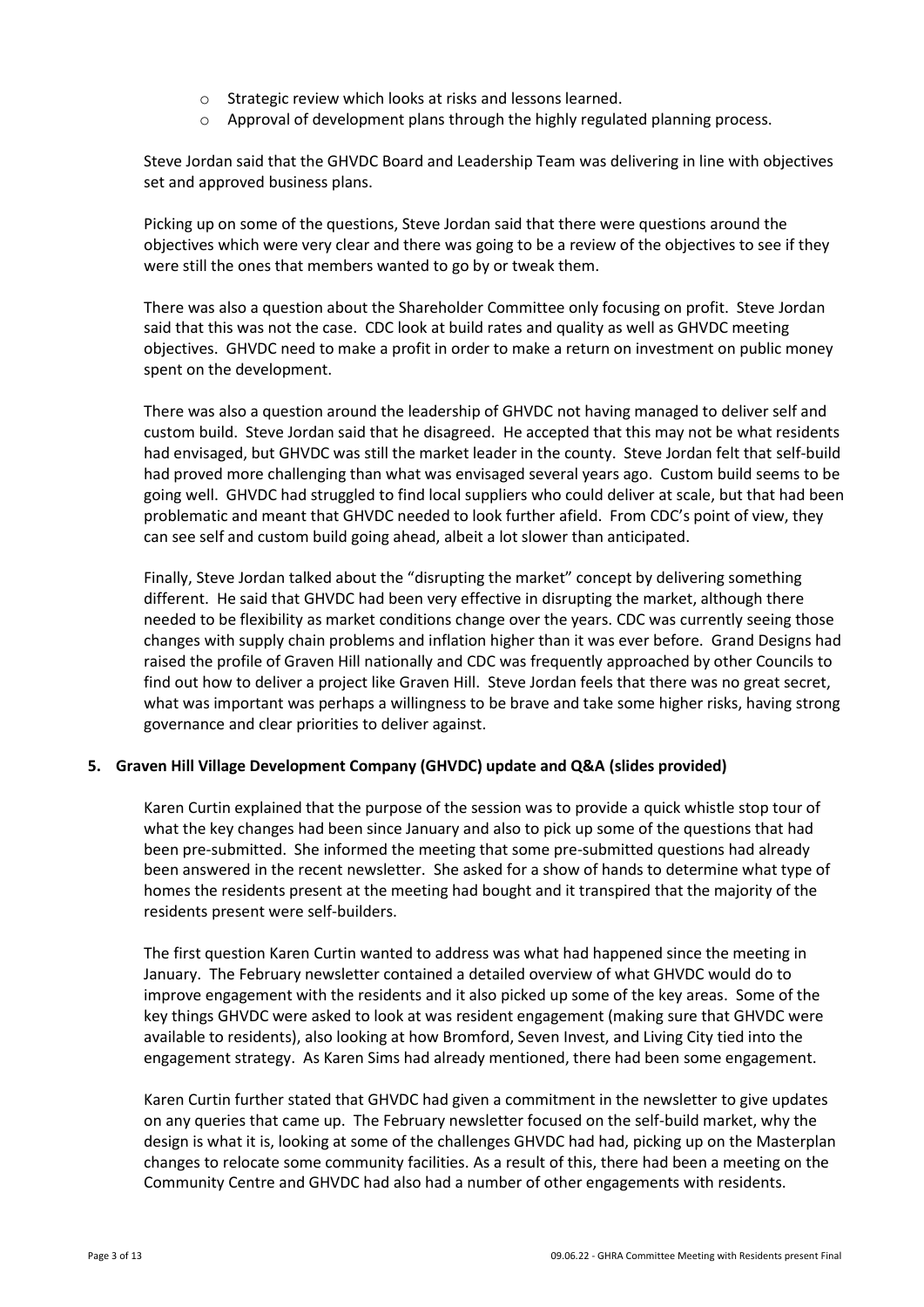Karen Curtin said that GHVDC had probably not been good in engaging about the various planning applications in the past, so they had put together a planning bulletin which would be published on a monthly basis. This was to make residents aware of the planning applications going through. Karen Curtin gave the residents the following update on completions achieved up to the end of the last financial year:

|                           | 2016/17 | 2017/18 | 2018/19 | 2019/20 | 2020/21 | 2021/22 | <b>Total</b> | Total % | Reservations |
|---------------------------|---------|---------|---------|---------|---------|---------|--------------|---------|--------------|
| Self-Build (Golden Brick) | 3       | 21      | 28      | 31      | 23      | 14      | 120          | 28%     | 42           |
| New Homes (Custom)        |         |         | 28      | 32      | 24      | 34      | 118          | 27%     | 24           |
| New Homes (Apartment)     |         |         |         |         | 48      | 56      | 104          | 24%     | 26           |
| Affordable (SO & Rental)  |         |         | 49      | 44      |         |         | 93           | 21%     |              |
|                           | 3       | 21      | 105     | 107     | 95      | 104     | 435          |         | 92           |

Karen Curtain pointed out that the total occupations currently stood at 404 as 31 self-builders had not yet finished their houses or had not yet achieved Building Regulation sign off.

Karen Curtain said that four questions were submitted by residents concerning self-build. She confirmed that while it was the original intention to provide self-build at scale, this had proven more challenging than originally anticipated. When the original plan was drawn up, there wasn't a market or processes to copy (GHVDC was setting the trend and learning as they went). There were also challenges with material prices, the types of contractors that have been available, issues with foundations (GHVDC were trying to increase this supply chain), the global pandemic and Brexit. She confirmed that GHVDC still wanted to be successful in self-build and that they were doing a lot of things behind the scenes to promote it.

Residents were asking about the land prices and how GHVDC were pricing the land. This question was answered in September and was all about the value of the plots, looking at all the constituent parts of it and making sure that the land was valued at the right level, so that somebody with a house and someone with a plot could be sure that GHVDC were not de-valuing the area. A house and a plot all had the same planning obligations. Unlike some smaller developments, the Community Infrastructure Levy (CIL) didn't apply to Graven Hill as GHVDC were delivering at scale and therefore were subject to Section 106 obligations which were quite hard.

Another question was what could be done to make it simpler and could we learn from others? Karen Curtin explained that there wasn't an A to Z.

In terms of pricing, Karen Curtin explained that there were incentives given at different stages of the project. For those who bought plots at the early stages, there was an incentive given. Now the prices had to be driven by the market levels. Prospective purchasers were not saying that they weren't going to build at Graven Hill because of the price, but there were a number of factors that come into play. If it is was just price, this would be something that GHVDC would look at. In terms of subsidising self-build, GHVDC needed to abide by State Aid regulations which meant that they could not subsidise self-build. There was also a funding agreement which GHVDC had to deliver within,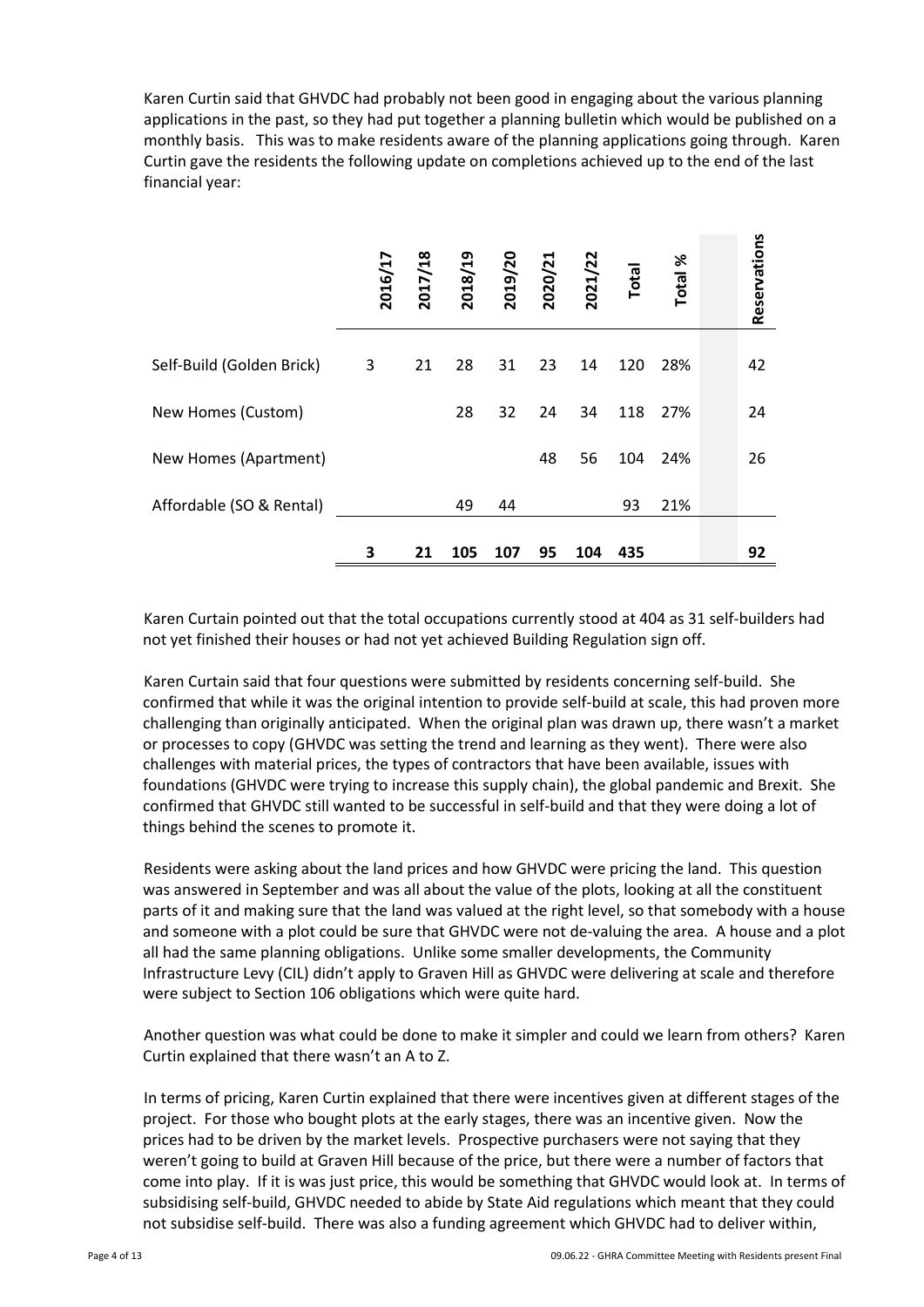which meant that they needed to make sure that they got the right level of income for the right level of product.

Another question was if it could be made easier for self-builders to live on site by allowing the parking of caravans. Karen Curtin explained that at the very early stages of the project there was some stakeholder feedback on this issue and as a result it wasn't allowed then and it isn't encouraged by the Planning Authority. However, in the new 3b phase, the intention is for the foundations of the self-build plots to go through in three groups and GHVDC would explore how they could work with the self-builders to share welfare facilities. Karen Curtin hoped that this would be successful as GHVDC were launching some new plots at the weekend.

Apartments had proved popular to the investors and the home purchaser markets. They provided high density housing which, in terms of Graven Hill, had brought high levels of occupations. Having the apartments and custom build homes enables GHVDC to achieve the Section 106 triggers sooner. Karen Curtin acknowledged that this was different to what GHVDC set out to do, but they needed to meet market demand and make sure that they were bringing the development and its amenities along.

There were some questions relating to contractors. Karen Curtin explained that GHVDC had been unlucky with some contractors which tended to be SMEs. Also, the custom market was a very big area of housing growth and most contractors like to do "eat, sleep and repeat" where large volumes of the same house types were being built. Contractors also didn't like change as they find it difficult and don't bid for the business. Karen Curtin explained that GHVDC were currently working with the Government, CDC and Custom Build Homes to see if they could get to a configurator model to enable them to build true custom homes.

In terms of design, Karen Curtin said that answers had been provided in the newsletter, but suffice to say that GHVDC had so far worked with eight designers and that they would be using a lot more going forward. As part of a critical friend review, GHVDC had asked some different architects to have a look at the scheme and they would feed their feedback into the strategic review that was mentioned by Steve Jordan.

Karen Curtin said that GHVDC was looking at bringing in modern methods of construction. She was aware that a large number of residents had chosen Danwood homes, a very good, customisable product which was built in a factory. Karen Curtin said that it would be good to do more of this, but the UK suppliers GHVDC have so far approached only wanted to deliver non-customisable houses. Karen Curtin said that GHVDC were still looking at using MMC for the later phases of affordable homes and that they were also engaging with more registered providers to see if they were able to provide some unique products for Graven Hill.

A question was asked if there were the right resources and self-build expertise at Graven Hill. Karen Curtin said that all the expertise to do with self-build at scale was at GHVDC. To facilitate the selfbuild journey, GHVDC had developed the Local Development Order which enabled self-builders to get planning permission in eight weeks, the design code, the plot passport and the purchaser manual. There were lots of people who approached GHVDC to see if they could use these resources for their own schemes. Clearly, GHVDC could always do with more resources. Karen Curtin said that they were currently recruiting for a new Construction Director. In terms of having the skills for self and custom build, GHVDC would always keep resources under review, but its people are passionate in delivering disruptive products at Graven Hill.

Karen Curtin also pointed out that there was also the employment land which they needed to drive forward.

In terms of the infrastructure, there was a question when the temporary mast near the apartments would be changed. The mast was put up because the construction of the new flats may have caused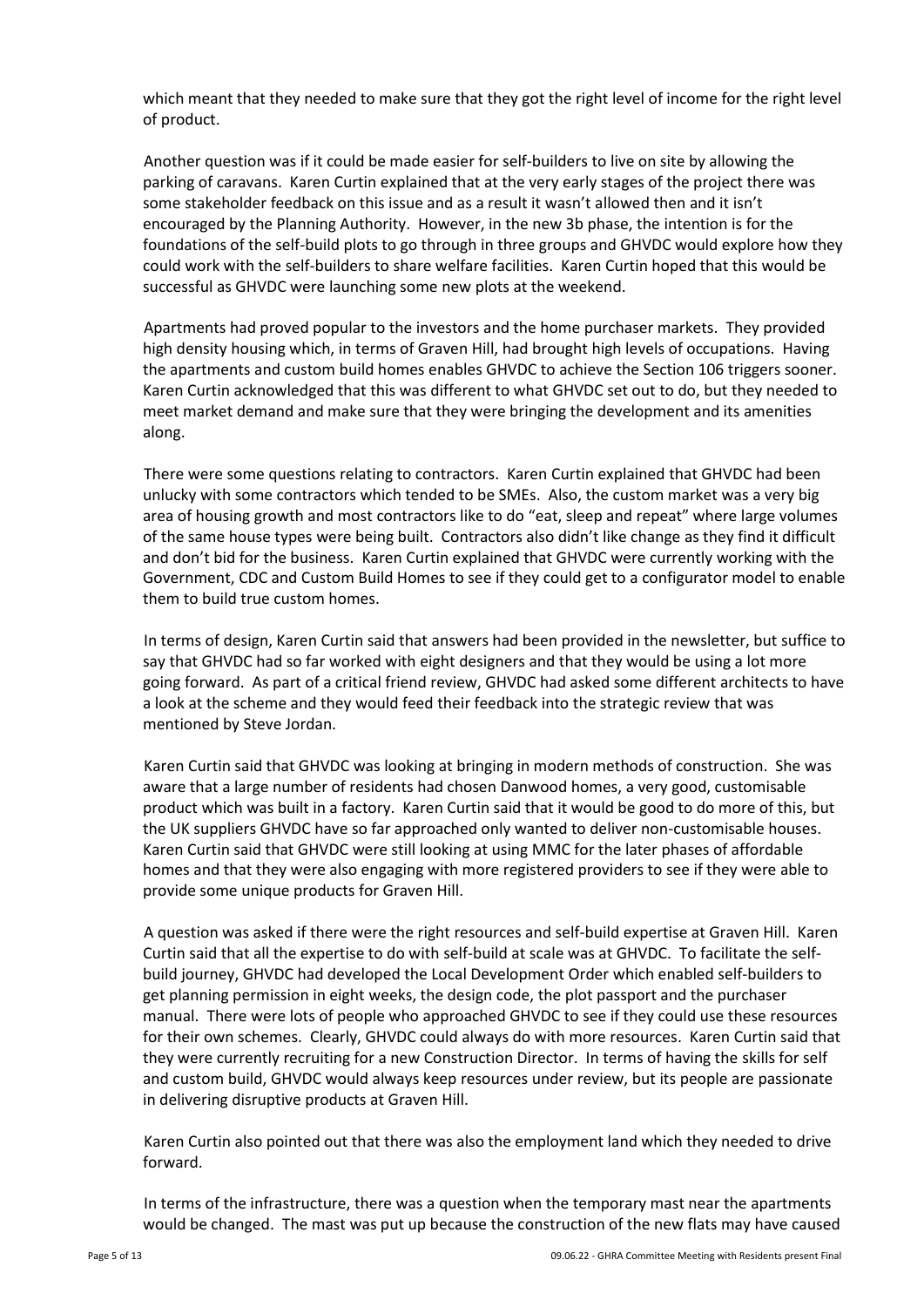some interference with the internet and Sky TV. The temporary mast would be replaced by something of a similar size.

The Gateway Park would remain closed until the western spine road was completed. However, GHVDC was working with the LPA to see if part of it could be opened up once the new health hub was constructed. Karen Curtin said that the Gateway Park was probably created too soon but when GHVDC bought the land for the development, the development had outline planning permission for 1,900 traditional homes and the Section 106 and all the triggers were based on a traditional delivery. This was changed by GHVDC to service and custom plots which come at a different trajectory.

Karen Curtin acknowledged that there were a number of defects that GHVDC had not dealt with quickly enough. She was aware that this was a protracted process and this was not something that GHVDC was proud of. Since January, GHVDC had been talking to a number of groups to ascertain what could be done and what the root causes were and what GHVDC could do to fix the defects. She was aware that there was a concern that GHVDC was not going to fix the defects. She assured the residents that these defects would be fixed. The new Construction Director had the resolution of defects high on his list and to ensure that GHVDC did not encounter the same issues with any contractors GHVDC use going forward.

In terms of Customer Service, Karen Curtin said that all developers had to deal with snagging. Gemma Davis and her team were looking at snagging and with the new Construction Director, Grant Gibson, who would come to the next meeting, GHVDC were hoping to improve snagging. There was a problem with the supply chain and getting parts such as replacement doors, windows and materials and that had added to the ongoing delays, but GHVDC hoped to improve that going forward.

In terms of stakeholder engagement, GHVDC heard the residents clearly in January. There had been 72 engagements with residents over the past four months and there would be more coming forward.

Karen Curtin then explained that GHVDC had an outline planning consent for 1,900 units which expires in August of this year. Because of the delays with self and custom build, GHVDC would not be able to get all that consented by that time. GHVDC were therefore looking to split the application and deliver x number of units and then come forward with a new application to deliver the balance. GHVDC had Section 106 contributions, and the Deed of Variation is trying to work out how much of the S106 contribution would be delivered with the first, say, 800 units and how many would be delivered with the balance. Within that, GHVDC were required to do what was called a viability report. There was a report that was done which looked at what GHVDC were delivering compared to other developers. GHVDC knew that they had to accept a lower margin than volume house builders. CDC was happy for GHVDC to do that and had provided debt finance to GHVDC. In other words, what the viability report was saying was that if GHVDC were a traditional developer, they would look to achieve more profit and if there was more profit, there would be more money available for community infrastructure. GHVDC were seeking comments from both District Council and County Council in terms of the amount of Section 106 that should be paid, but this had no relevance to the financial viability of the company.

The question was also asked if CDC would bring in another developer. The purpose of the viability analysis feeds into the strategy and it would not necessarily be another developer who would come in. It was the product mix that was currently delivered by the development company that would need to change. Considerations would be if there was a way of increasing units, increasing density, delivering completed homes quicker and bringing on self-build sooner. The question to be considered was if all the Section 106 contributions that were in the original plan were still relevant for a site of Graven Hill's size. Once this was sorted over the summer, GHVDC would then bring in a new application for the balance of the units, and this would be subject to formal consultation, to be carried out by an external company, and the residents would be one of the stakeholder groups and would have the opportunity to help determine what the plan would look like going forward.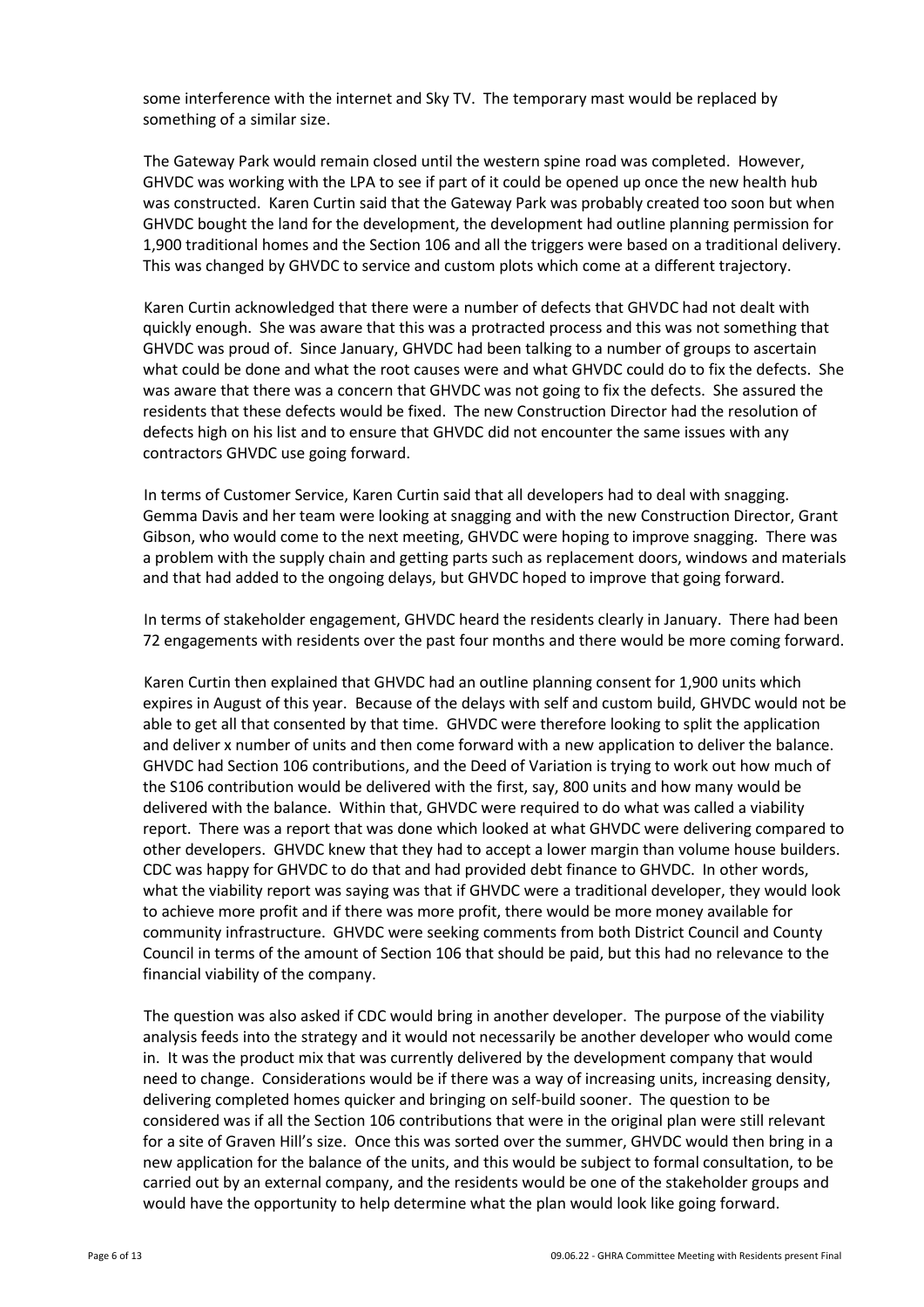Karen Curtin assured the residents that GHVDC had not given up on self-build. In fact, it was GHVDC that was pushing the Government to provide more incentives to self and custom builders and to look again at VAT rules. She thanked residents for being part of building the profile of Graven Hill by taking part in Grand Designs The Street. The TV programme resulted in a lot of interest in self-build plots. She also thanked those who were going to attend the Build It Live exhibition and talking to prospective customers about their self-build journey.

CSR – GHVDC had listened to residents in terms of the charity sponsorship and had engaged with some residents about other community initiatives, one of which could be a pop-up pub. GHVDC was also looking to see if there may be an opportunity for GHVDC to help with other initiatives. Karen Curtin invited residents to talk to GHVDC if they had any ideas/requests. There were also plans in place to have a family fun day on the 10<sup>th</sup> September organised by Careys.

Retail Centre: two units were at "legals". One of them was Fresh Club with a café, a licensed operation and a beauty provision, and the other one was a dentist. Interest in the other two units had been low, but GHVDC have decided to invest in the shop fronts in an effort to improve the kerb appeal.

The nursery has now moved to a new site and a planning application was in the process of being submitted. GHVDC were hoping to issue a press release about the nursery next week.

The pub was being actively promoted. GHVDC has had some interest in the site for other opportunities, but GHVDC turned them down as they were still committed to having a pub at Graven Hill.

In terms of Section 106 obligations, GHVDC was in the process of building new infrastructure and the new Pioneer Roundabout. Affordable housing and parks had already been delivered.

Community Centre: GHVDC had met with CDC and were awaiting feedback from Tom Darlington who was waiting to have discussions with the residents before he could feed back to GHVDC. At this stage, GHVDC was committed to deliver a community centre under Section 106, although they did not as yet know what the value was.

Finally, Karen Curtin informed the meeting that the school contract had been awarded. It would be formally announced tomorrow and work would commence in August. Oxfordshire County Council were still committed to open the school in September 2023 and that would be before Graven Hill would have reached the occupations that triggered the opening of the school, which was 550.

Karen Curtin then opened up the floor to questions:

• Paul Troop asked about Section 106. There was a concern that the amount of funding that had been set aside for the community centre wouldn't be delivered in phase 1 and some of the money would be held back to phase 2, therefore jeopardising the delivery of the community centre. He asked Karen Curtin if she could confirm that the community centre would be delivered in phase 1.

Karen Curtin responded that GHVDC were committed to delivering the community centre but that they had not yet worked through what goes into what part of the application. She said that GHVDC were keen to provide a community centre. She said that she was aware of the residents' concerns but that she was unable to give a formal commitment at this time, especially as GHVDC was still awaiting CDC to provide a design and specification which they could then price.

• Paul Troop then mentioned that the Non-Executive Directors on the Board and Accountability Committee were all Conservative Councillors, some of whom had recently lost their seats or stepped down. He asked if it was time to have a more balanced representation amongst the Councillors rather than it being dominated by Conservative Councillors.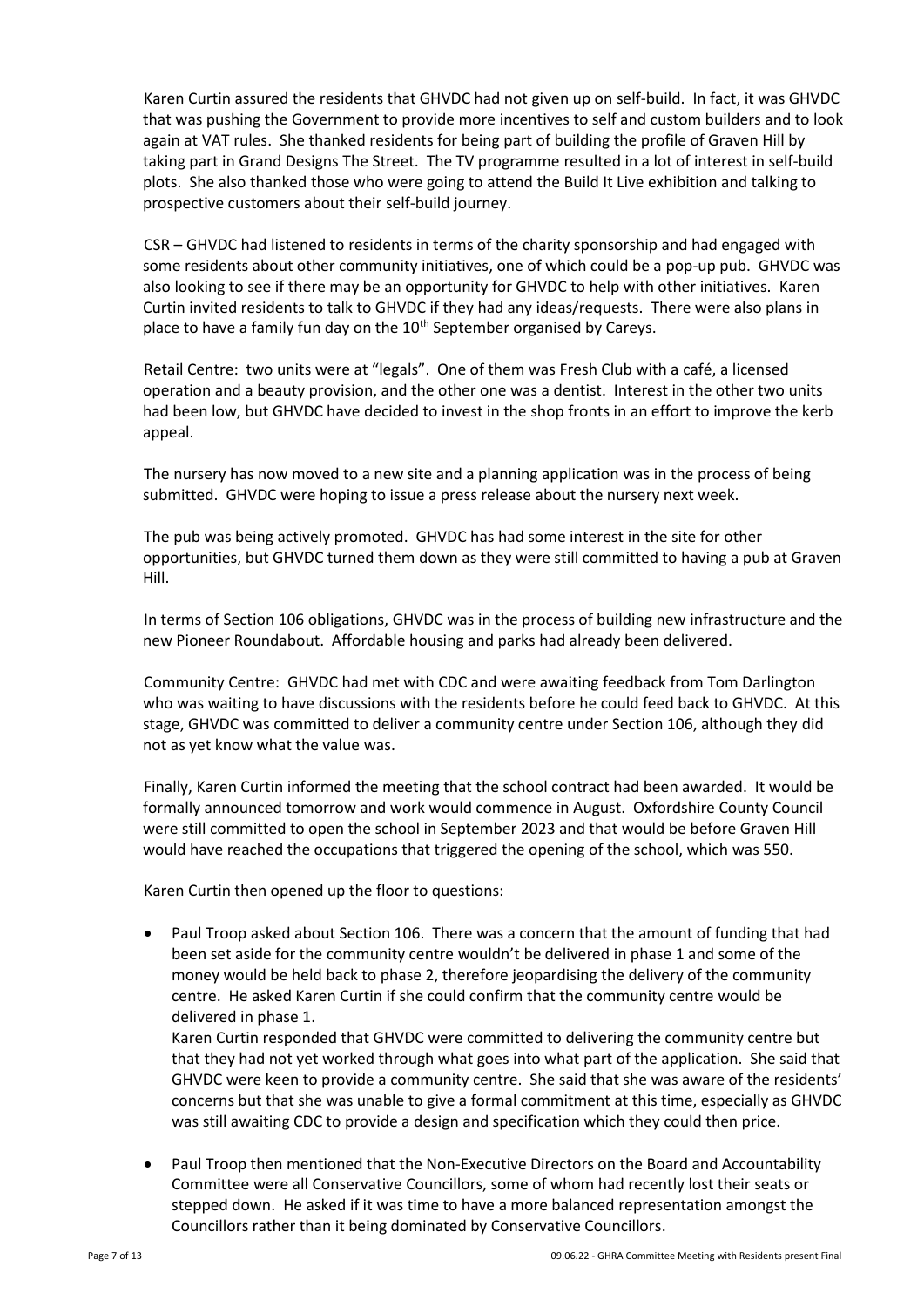Steve Jordan replied by saying that this was a matter for the administration and not for the shareholders.

- Sam Omotayo said that he understood that GHVDC rejected some offers for the pub. He asked why the offers were rejected and were GHVDC's ambitions for the site too restrictive? Karen Curtin explained that the offers were rejected as they were land offers and not offers to build a pub. She confirmed that GHVDC were still considering one offer for a boutique hotel. In terms of being too restrictive, Karen Curtin said that the issues were market conditions, the investment required and the still relatively low footfall. Karen Curtin said that she was still fully committed to delivering a pub and was working with some residents to explore the possibility of a temporary community pub.
- Clare Lowe said that she was very interested in a temporary community pub and asked the question who Karen Curtin was working with to explore this possibility. Karen Curtin confirmed that she was working through the GHRA with a small working party.
- Damien Maguire asked how soon the remedial work on some of the houses was going to be completed. Karen Curtin responded that she wasn't sure as some of the problems were still being investigated. However, she was hoping that by the next residents' update she would be able to say that the majority of the legacy issues had been sorted out and that GHVDC had made improvements to their customer service.
- Damien Maguire also asked a question in relation to the architects which GHVDC were getting on board. Given that there were a number of architects already living on the site, were GHVDC planning on using their expertise? Karen Curtin responded that GHVDC were going to hold a day for architects and that it was

hoped that some of the architects who were living on site would have the opportunity to contribute. She said that some of the resident architects were already providing services.

• Peter Clynes asked why the custom build houses currently under construction were not equipped with solar panels or air source heat pumps. He asked if GHVDC were looking at introducing these environmental factors. With the price of fuel going up, this would become more of an issue, particularly for those living in affordable housing. He added that it was much more cost effective to fit energy saving equipment at the build stage rather than having to retrofit later.

Karen Curtin responded that GHVDC was looking at procuring enough power so that 80% of the rest of the homes to be built on Graven Hill would not need to rely on gas. This would enable them to instal air source heat pumps from phase 3b onwards. They would then also be looking at solar and electric car charging.

KS concluded this part of the agenda by thanking GHVDC for their attendance and for paying for the meeting room.

### **6. Oxfordshire County Council (OCC) Bicester Transport Plans Update and Q&A (slides provided)**

Following several months of seeking updates for Residents, KS welcomed OCC staff to talk directly to the residents about the Bicester Transport Plans. Jacqui Cox opened this section by introducing herself as the Infrastructure Locality Lead at OCC dealing with Cherwell and West Oxfordshire. She also introduced Eric Stephens (Senior Transport Planner) and Gargi Holland (Transport Planner for Bicester). Jacqui Cox explained that they wanted to specifically talk about the London Road cycle improvements but also some of the wider schemes, should time allow.

She explained that OCC had some Section 106 contributions from GHVDC for cycle improvements along London Road costing £500K which the Council would need to spend. Due to inflation and much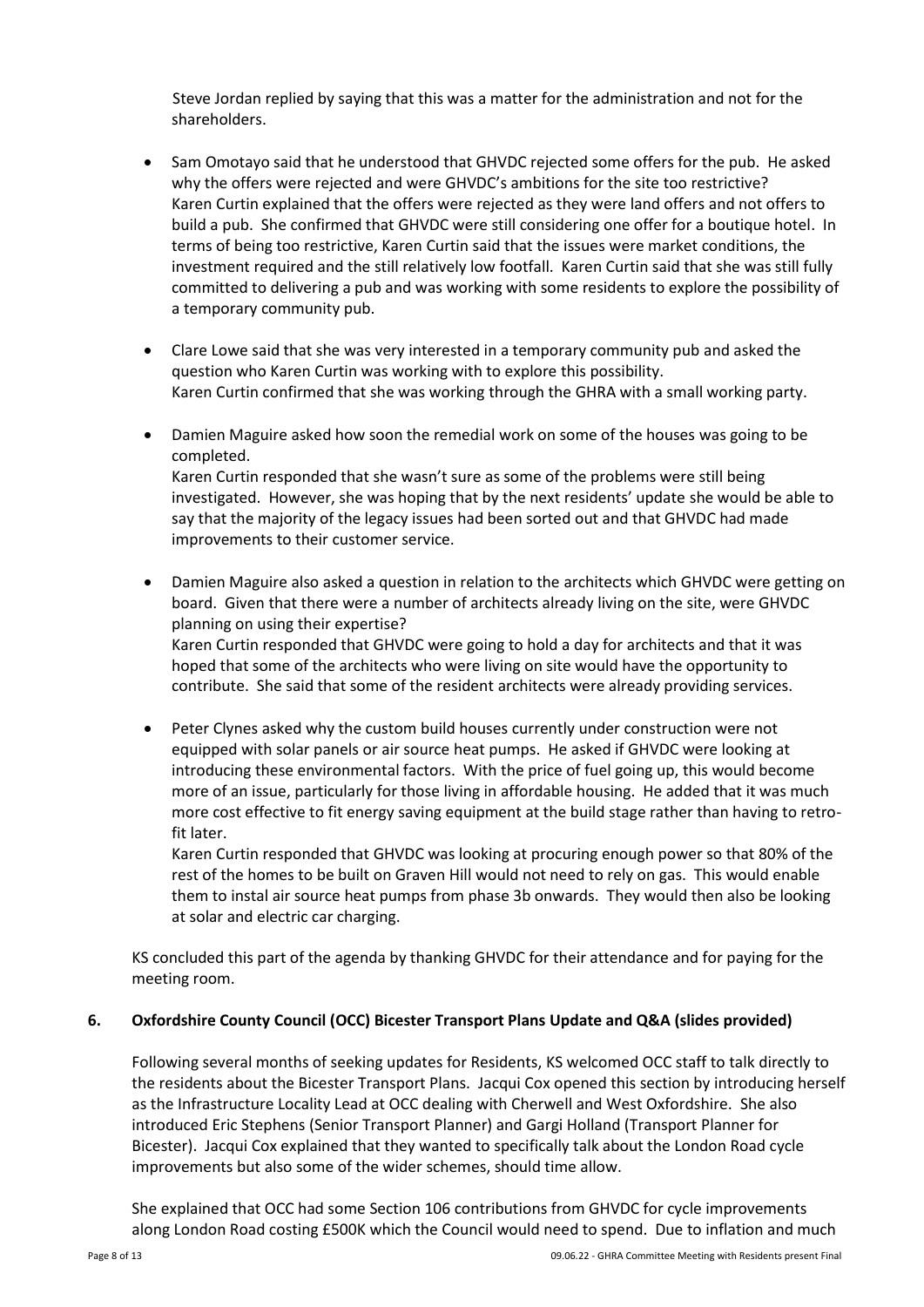higher costs, this amount of money was no longer sufficient to fund the whole project. There had been conversations with Bicester BUG and Councillors of how to raise more funds, and the good news was that OCC had been successful in a bid for additional funding which would be received in July.

She explained that OCC had been looking at different options on how active travel users could reach Bicester Town Centre. The most recent option under consideration was to use the underpass under the A41, along London Road with a parallel crossing on Talisman Roundabout. The problem had always been the ownership of the underpass but their engineers were making good progress in resolving this issue. She was interested to hear if residents were currently using this route and what their experiences were.

Christine Clynes explained that she frequently walked or cycled to town, but rather than cycling through the underpass and along London Road, she cycles through Langford Park. She mentioned that the underpass presented a safety problem, particularly through the winter months, as it was very dark and isolated with no lighting available and she asked if street lighting could be installed. Jacqui Cox confirmed that lighting was part of this scheme if it gets approval.

Stephen Aggett mentioned that the only way to walk or cycle to Tesco was to use A-roads and he asked when residents could expect a cycle and pedestrian route to Tesco and the Garden Centre. Jacqui Cox explained that such a facility had been on the books for some considerable time and that with new funding available, this was a good time to have a look at this request again.

Claire El Mouden asked whether it would be possible to build a bridge over the military railway to enable cyclists to have road-free access out of the development and cycle as far as Islip on bridleways. Graven Hill was currently bordered by fast roads and this would give residents, particularly children, easy and safe access to open countryside. Paul Troop added that there was already an existing crossing of the military railway to the west of the development where the new phase is currently being constructed. In order to use it, permission would be required from the MOD, but that would give direct cycle and pedestrian access to the western outskirts and places like Wendlebury.

Simon Loo explained that that his son would be starting Whitelands secondary school which is located to the west of Graven Hill. Currently there was no safe way for him to cycle to his new school. As the development grows, there would be more children who needed to make that journey and it would be very beneficial to have a safe way for these children to walk or cycle to school.

Jacqui Cox explained that OCC were hoping to do something quite quickly, in particular the parallel crossing. However, now that the additional funding was coming through in July (Tranche 3 of the Active Travel Fund), it seemed to make sense to combine the two pots of money and make a really good scheme. Jacqui Cox said that once she had spoken to Councillors, she would be happy to come back with an update for the residents.

Jacqui Cox also mentioned East West Rail (EWR) and the London Road crossing. OCC needed to understand what was going to happen with that crossing so that they didn't put in pedestrian and cycle ways which could then be ripped up again. EWR were expecting to make an announcement in the autumn.

Jacqui Cox further explained that part of the Tranche 3 funding would go towards the improvement of cycleways on the A41 and to investigate options to extend the cycleway to Ploughley Road and the Oxfordshire boundary.

Cllr Dan Sames asked if any funding had been sought from the developers of the office park to connect the park with Bicester Village Station, for cycling improvements generally and to cross the rail track Jacqui Cox said she would find out what had been agreed.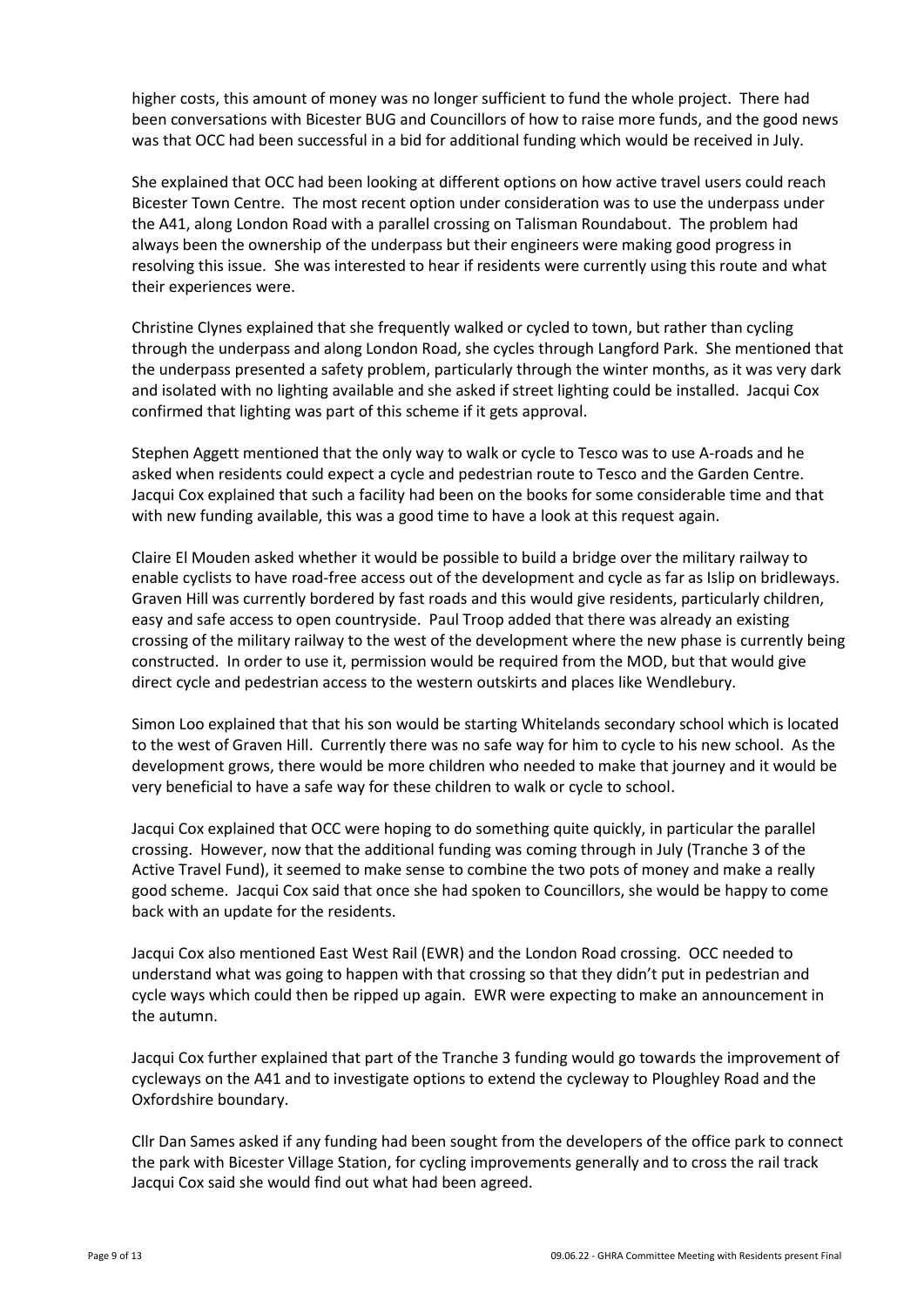Jacqui Cox also mentioned the possible plans for a new Bicester perimeter road. In order to build a new road, very clear evidence needed to be gathered why it was needed, particularly in the current climate or de-carbonising transport.

Paul Troop asked the question if Rodney House Roundabout could be improved. Jacqui Cox confirmed that OCC needed to take a look at this roundabout to see what may be done to improve it.

Sam Omotayo asked if the £500K funding through the GHVDC Section 106 would be ringfenced for the London Road project and would Jacqui Cox be able to share timelines for the projects. Jacqui Cox confirmed that the Section 106 funding was normally allocated to specific projects., in this case London Road cycleway improvements. However, the additional funding had not been received yet, but she believed at this point that the delivery should be completed by the end of March of next year.

Clare Lowe emphasised how dangerous Rodney House roundabout was becoming as drivers frequently jumped red lights. Christine Clynes added that in her experience, the problem was that drivers were so busy watching the traffic in order to switch lanes, that they could easily miss red lights accidentally. Claire El Mouden also voiced her concern about the lights at the pedestrian crossing on the A41 immediately after joining the roundabout when coming from Graven Hill and how easily they were overlooked. Simon Loo asked if the number of accidents and the damage to the railings were reported and documented. Jacqui Cox confirmed that this was the case and if there were found to be safety concerns, the question of a redesign of the roundabout would be escalated to her team for funding availability.

Damien Maguire mentioned that deer tended to cross the A41 from Graven hill and he asked whether it may be possible to make a provision for wildlife to cross. Jacqui Cox said that new roads being built often had tunnels, but it may be very challenging from a funding point of view to do this retrospectively.

Rob Haxton asked the question if it would be possible to get the lighting for the A41 underpass installed before the onset of winter and before the eventual construction of a cycle and pedestrian paths.

Dan Sames asked about the possibility of connecting the underpass to Flanders Close. Jacqui Cox said that she would investigate.

OCC agreed to meet with the GH Residents once further progress had been made/for further input.

### **7. Other Stakeholder Updates**

• Living City

Nichole Dean introduced herself one of the members of the GHRA committee facilitating the direct engagement with Living City. She said that most residents who lived in the flat or managed areas were finding it difficult to get in touch with Living City and to get things done or clarified. As a result, the GHRA undertook to build the relationship with Living City and that they had now got Living City to agree to quarterly meetings with affected residents, split into managed areas and flats, to discuss outstanding issues. ND said that residents had now been given direct email addresses for Living City staff and a process had been put into place for residents to contact Living City direct with queries in the first instance and to escalate to GHRA, if required. KS added that Living City had been asked for an update on outstanding matters to present to residents at the meeting tonight, but no such update had been received.

• Bromford

James Adeyemi introduced himself as a resident and committee member who lived in one of the Bromford homes. He said that his move to Graven Hill in 2019 enabled him to move closer to his dream of building his own home. He encouraged residents who live in affordable homes to engage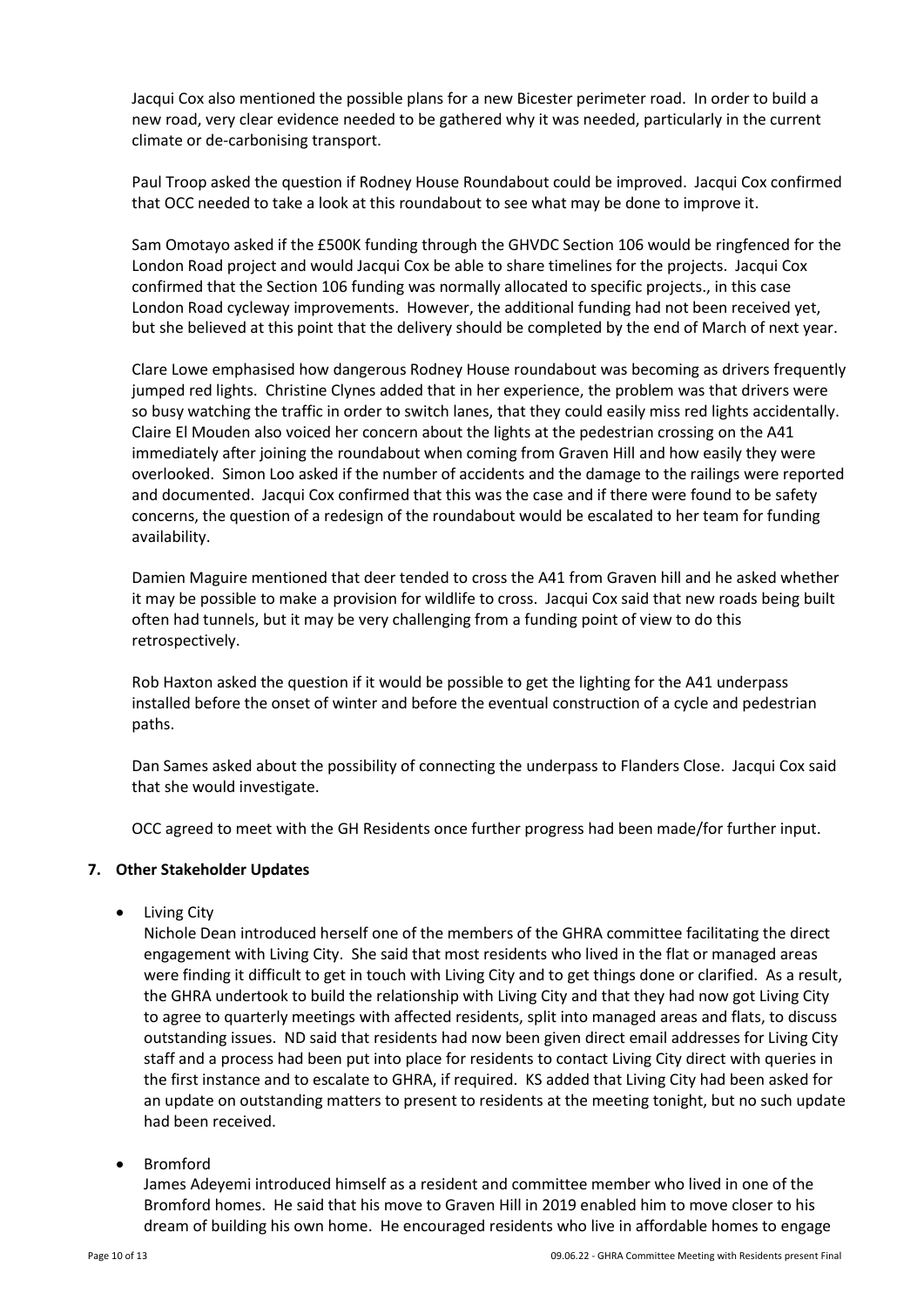with meetings such as this and for other residents to foster inclusivity and come together as a community. JA advised of a forthcoming meeting on Tuesday, 21<sup>st</sup> June which had been specifically arranged by the GHRA for Bromford residents. It was being held by Zoom and JA encouraged Bromford residents to attend.

It was acknowledged that greater inclusivity within the GHRA would be preferable and there were concerns about possible plans by GHVDC to zone future construction in separate zones for affordable housing which would also not enhance inclusivity.

# • OCC Community Facilities

Karen Sims informed the meeting that there were a number of residents in the room who had been working together to put together a survey for residents to express their views and wishes for the community centre. It was hoped that this survey would be circulated amongst residents shortly.

# • Community First Oxfordshire

Rosie Phillips introduced herself as the Community Development Worker for Graven Hill and explained that she worked closely with Helen Baker, the community minister, and that her post was funded by Section 106 agreement, as were the running costs for the Community House, a small twobedroom house located at 103 Graven Hill Road. The use of the community house was currently being provided to the community by Bromford. She explained that the Section 106 money that funded her post was due to expire next month but that her contract had been extended until September. She explained that negotiations were currently underway with CDC about the next Section 106 agreement and whether or not the community house was still wanted or required by the residents. If it was, somebody would need to manage the community house after her contract expired and the community would also need to fund the overheads. Rosie Phillips encouraged residents to decide whether or not the community still wanted a community house, especially in the absence of a community centre, and if the current house was big enough and/or fit for purpose. She explained that the community house was currently mainly used by the Wellbeing Café 103 which was organised and managed by Helen Baker for the wider Bicester community.

Claire El Mouden asked if there was any possibility of having space allocated for the community in the new school, once it was built and before it was fully utilised. Rosie Phillip advised the residents to speak to the Warriner Academy before the school was built to explore if this was a possibility.

Christine Clynes expressed concern about a comment made by Rosie Phillips that the community centre was still years away when the residents were categorically assured by GHVDC that the relocation of the community centre would not impact on the original delivery timeframe which was for construction to start prior to the occupation of 500 dwellings and to be transferred to CDC prior to the occupation of 600 dwellings. Rosie Phillips explained that her view was based on her experience how long it usually takes to plan and build a community centre.

### **8. GHRA Events Group Update**

Janis Best-Lane introduced herself as the Secretary of the GHRA Events Group and explained that the Events Group was currently operating without a Chair. She explained that the following events had already taken place this year:

- Easter Egg Hunt
- Jubilee Event which was not led by the Events Group but a space was provided and decorated

Future events in the planning were

- Summer BBQ on Saturday 30<sup>th</sup> July
- Halloween
- Christmas Event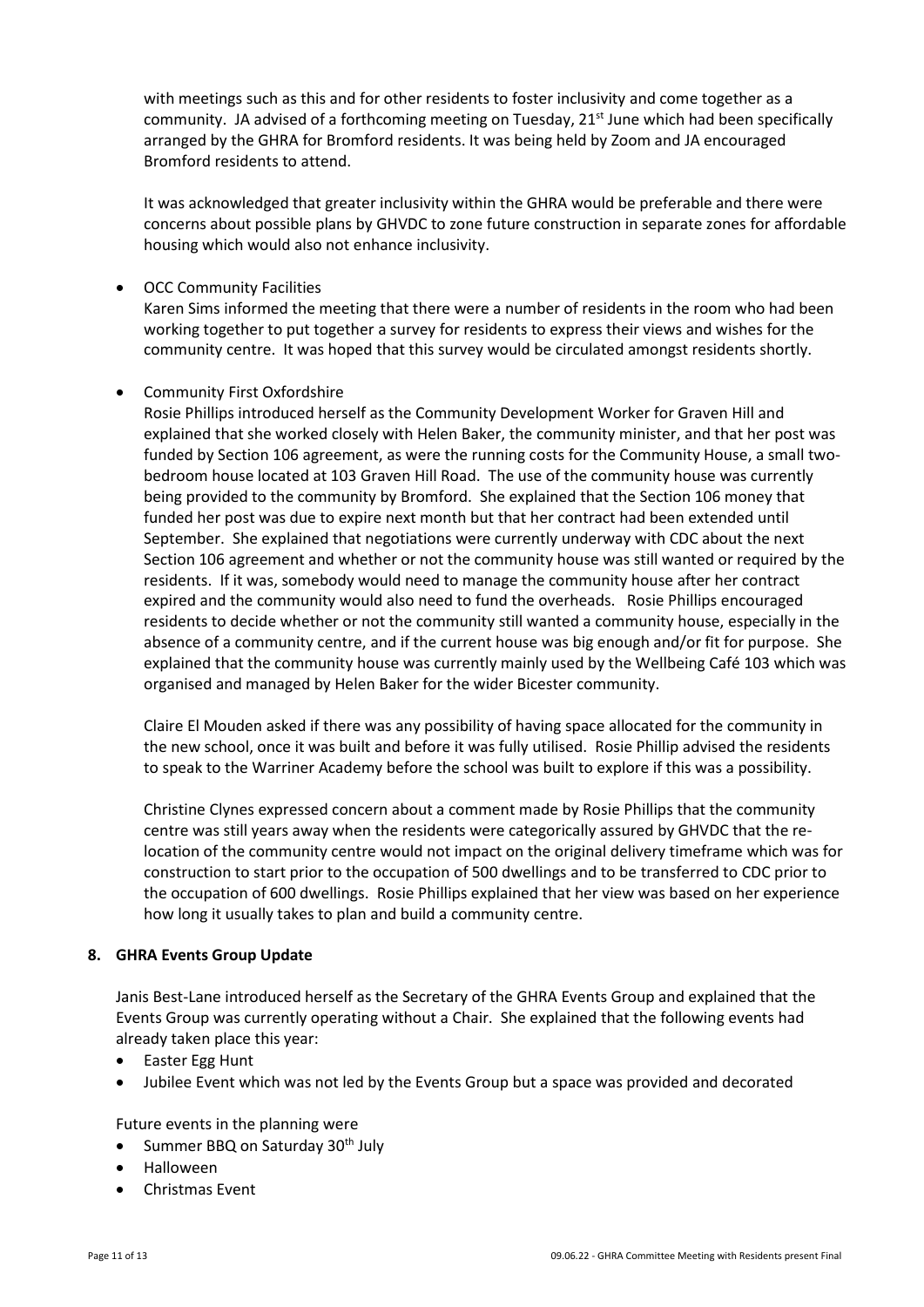In addition, Careys were planning a Family Fun Day for Graven Hill residents on the 10<sup>th</sup> September.

Janis Best-Lane appealed for volunteers to join the group or provide ad hoc help for specific events. She explained that there was a volunteer spreadsheet open and available at the moment for the Summer BBQ. If anybody was interested, she asked to email [gravenhillevents@gmail.com](about:blank) and ask for a link. She also asked to contact her if anybody was interested in taking on the vacant Chair position.

# **9. GHRA Updates**

**Communications** 

Christine Clynes explained that the GHRA had agreed enhancing communication was important and summarised some changes recently made to the way the GHRA communicated with the residents.

- $\circ$  The main change was to set up a dedicated GHRA Facebook group. The new GHRA Facebook group would be a place for residents to engage with the GHRA committee and Events Group and it would be open to residents, self-builders, local councillors, businesses based on Graven Hill, representatives from GHVDC, Living City, Bromford and other stakeholders. The GHRA Group would be owned by the GHRA Chair and moderated by members of the GHRA committee. No longer would communications be made 'piggy-backing' via the Residents chat group, which would be eventually reserved exclusively for residents. The GHRA never has owned the Residents chat group (created before the GHRA was formed) and KS will review if the information on the group is clear.
- $\circ$  The GHRA had set up an email database to communicate updates on events, meetings, planning and other issues directly affecting residents. The list was powered by Mailchimp and residents were invited to subscribe.
- $\circ$  The GHRA website was currently being updated to add greater value to all residents.
- $\circ$  GHRA also introduced "Welcome" cards which are popped into letterboxes of new homes with contact details of the GHRA.

CC stated that the GHRA would still be using flyers to communicate important announcements and news such as annual general meetings, planning alerts, surveys etc, but would try to keep these to a minimum. A request to consider an 'opt-out' to flyers would be reviewed.

• Finance

Sam Omotayo confirmed that the GHRA were holding about £4,000 in its bank account which were raised through a mixture of sponsorships and money raised by the community. Sam said that the GHRA was looking at other ways of raising money including applying for grants and doing fundraising activities. The money was being used to promote the aims and the purpose of the GHRA. At the moment, the GHRA was looking at investments for a PA system and equipment to support community events.

Residents were encouraged to look out for fundraising opportunities and to help where possible.

• Defibrillator / EV Charging

Damien Maguire told the residents that there were currently no plans to introduce public EV charging at the Graven Hill site. Damien explained that fitting chargers to lampposts would be a problem as there was only a certain amount of power currently available for the site and additional EV chargers would increase the demand beyond the power that is available. However, Damien said that this would change over time as more power would be made available throughout Bicester and Graven Hill.

With reference to defibrillators, Damien confirmed that he had spoken to several Councillors to find out if there were any schemes which would enable us to instal a defibrillator at Graven Hill. He was awaiting confirmation of what could be done.